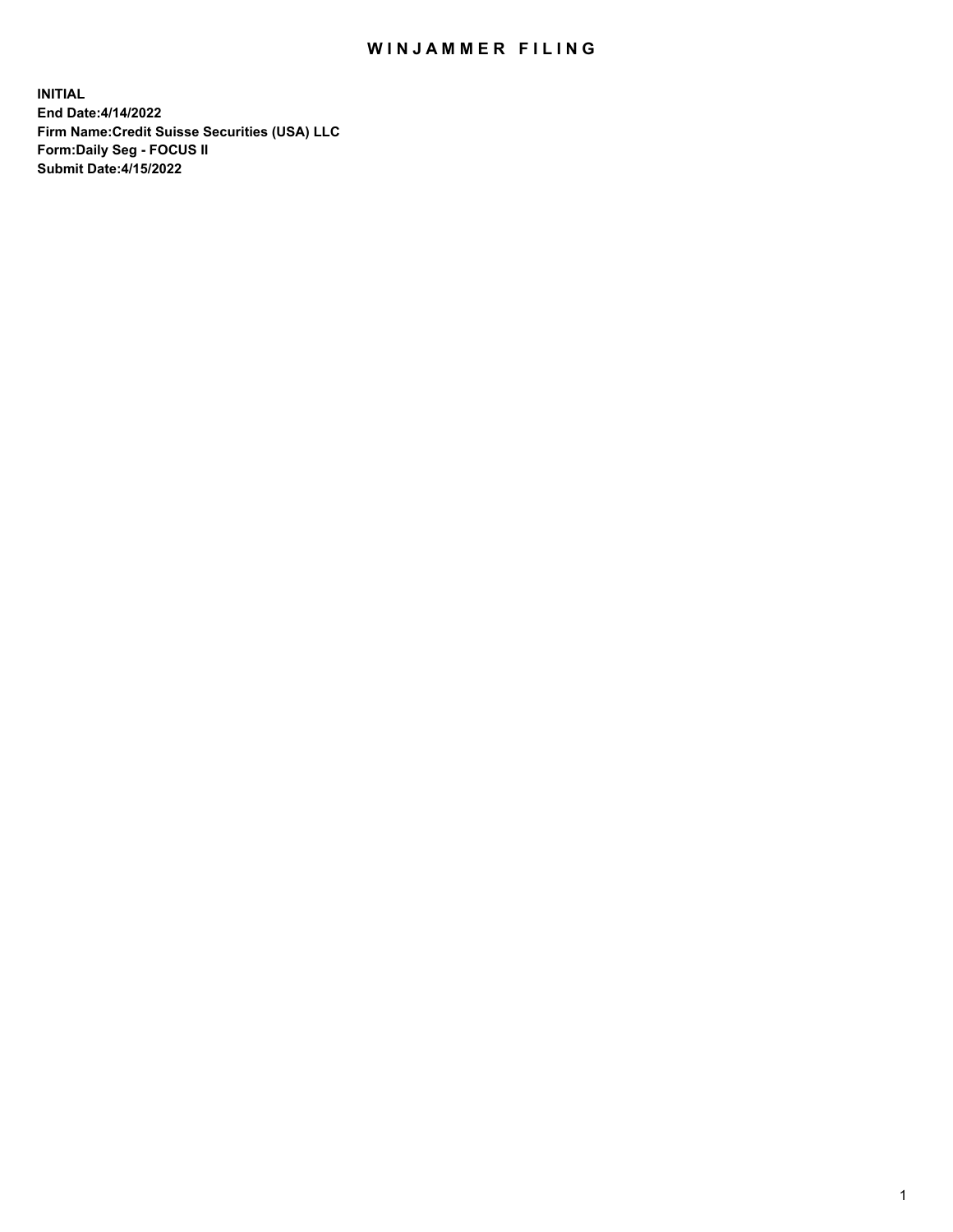**INITIAL End Date:4/14/2022** 

## **Firm Name:Credit Suisse Securities (USA) LLC Form:Daily Seg - FOCUS II Submit Date:4/15/2022**

#### **Daily Segregation - Cover Page**

| Name of Company                                                                                                                                                                                                                                                                                                                | <b>Credit Suisse Securities (USA)</b><br><b>LLC</b>                |
|--------------------------------------------------------------------------------------------------------------------------------------------------------------------------------------------------------------------------------------------------------------------------------------------------------------------------------|--------------------------------------------------------------------|
| <b>Contact Name</b>                                                                                                                                                                                                                                                                                                            | <b>Alexander Baptiste</b>                                          |
| <b>Contact Phone Number</b>                                                                                                                                                                                                                                                                                                    | 919-994-6223                                                       |
| <b>Contact Email Address</b>                                                                                                                                                                                                                                                                                                   | alexander.baptiste@credit-suiss<br>e.com                           |
| FCM's Customer Segregated Funds Residual Interest Target (choose one):<br>a. Minimum dollar amount: ; or<br>b. Minimum percentage of customer segregated funds required:% ; or<br>c. Dollar amount range between: and; or<br>d. Percentage range of customer segregated funds required between:% and%.                         | $\frac{0}{5}$<br>0 <sub>0</sub><br>0 <sub>0</sub>                  |
| FCM's Customer Secured Amount Funds Residual Interest Target (choose one):<br>a. Minimum dollar amount: ; or<br>b. Minimum percentage of customer secured funds required:%; or<br>c. Dollar amount range between: and; or<br>d. Percentage range of customer secured funds required between: % and %.                          | $\frac{0}{5}$<br>$\underline{0} \underline{0}$<br>0 <sub>0</sub>   |
| FCM's Cleared Swaps Customer Collateral Residual Interest Target (choose one):<br>a. Minimum dollar amount: ; or<br>b. Minimum percentage of cleared swaps customer collateral required:% ; or<br>c. Dollar amount range between: and; or<br>d. Percentage range of cleared swaps customer collateral required between:% and%. | $\frac{0}{5}$<br>$\underline{0}$ $\underline{0}$<br>0 <sub>0</sub> |

Attach supporting documents CH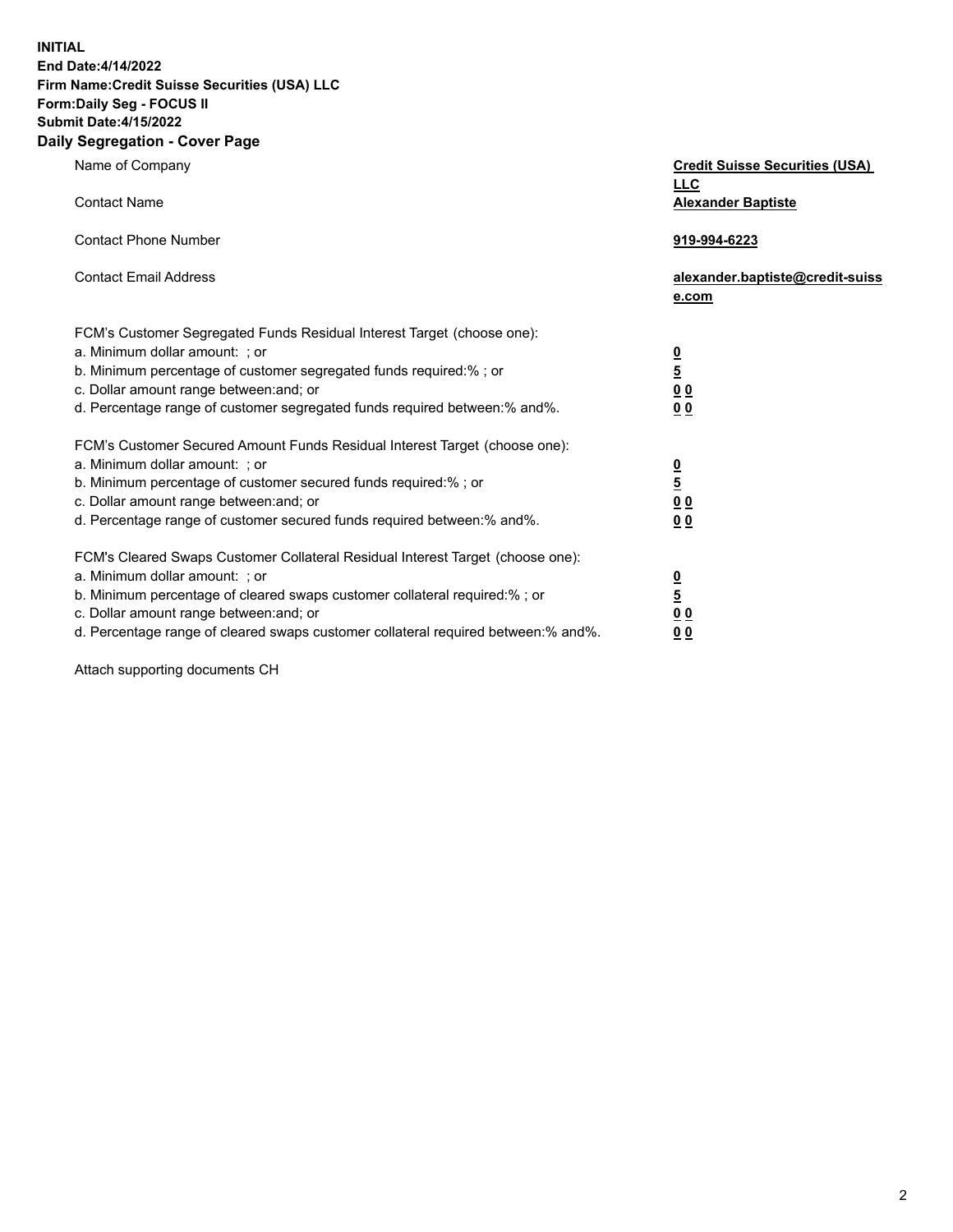#### **INITIAL End Date:4/14/2022 Firm Name:Credit Suisse Securities (USA) LLC Form:Daily Seg - FOCUS II Submit Date:4/15/2022**

### **Daily Segregation - Secured Amounts**

|     | Foreign Futures and Foreign Options Secured Amounts                                                        |                                   |
|-----|------------------------------------------------------------------------------------------------------------|-----------------------------------|
|     | Amount required to be set aside pursuant to law, rule or regulation of a foreign                           | $0$ [7305]                        |
|     | government or a rule of a self-regulatory organization authorized thereunder                               |                                   |
| 1.  | Net ledger balance - Foreign Futures and Foreign Option Trading - All Customers                            |                                   |
|     | A. Cash                                                                                                    | 2,914,058,959 [7315]              |
|     | B. Securities (at market)                                                                                  | 26,276,475 [7317]                 |
| 2.  | Net unrealized profit (loss) in open futures contracts traded on a foreign board of trade                  | -1,694,373,017 [7325]             |
| 3.  | Exchange traded options                                                                                    |                                   |
|     | a. Market value of open option contracts purchased on a foreign board of trade                             | <b>127</b> [7335]                 |
|     | b. Market value of open contracts granted (sold) on a foreign board of trade                               | $0$ [7337]                        |
| 4.  | Net equity (deficit) (add lines 1. 2. and 3.)                                                              | 1,245,962,544 [7345]              |
| 5.  | Account liquidating to a deficit and account with a debit balances - gross amount                          | 124,401,040 [7351]                |
|     | Less: amount offset by customer owned securities                                                           | -124,336,984 [7352] 64,056 [7354] |
| 6.  | Amount required to be set aside as the secured amount - Net Liquidating Equity                             | 1,246,026,600 [7355]              |
|     | Method (add lines 4 and 5)                                                                                 |                                   |
| 7.  | Greater of amount required to be set aside pursuant to foreign jurisdiction (above) or line                | 1,246,026,599 [7360]              |
|     | 6.                                                                                                         |                                   |
|     | FUNDS DEPOSITED IN SEPARATE REGULATION 30.7 ACCOUNTS                                                       |                                   |
| 1.  | Cash in banks                                                                                              |                                   |
|     | A. Banks located in the United States                                                                      | 95,533,532 [7500]                 |
|     | B. Other banks qualified under Regulation 30.7                                                             | 281,887,260 [7520] 377,420,792    |
|     |                                                                                                            | [7530]                            |
| 2.  | Securities                                                                                                 |                                   |
|     | A. In safekeeping with banks located in the United States                                                  | 26,276,475 [7540]                 |
|     | B. In safekeeping with other banks qualified under Regulation 30.7                                         | 0 [7560] 26,276,475 [7570]        |
| 3.  | Equities with registered futures commission merchants                                                      |                                   |
|     | A. Cash                                                                                                    | $0$ [7580]                        |
|     | <b>B.</b> Securities                                                                                       | $0$ [7590]                        |
|     | C. Unrealized gain (loss) on open futures contracts                                                        | $0$ [7600]                        |
|     | D. Value of long option contracts                                                                          | $0$ [7610]                        |
|     | E. Value of short option contracts                                                                         | 0 [7615] 0 [7620]                 |
| 4.  | Amounts held by clearing organizations of foreign boards of trade                                          |                                   |
|     | A. Cash                                                                                                    | $0$ [7640]                        |
|     | <b>B.</b> Securities                                                                                       | $0$ [7650]                        |
|     | C. Amount due to (from) clearing organization - daily variation                                            | $0$ [7660]                        |
|     | D. Value of long option contracts                                                                          | $0$ [7670]                        |
|     | E. Value of short option contracts                                                                         | 0 [7675] 0 [7680]                 |
| 5.  | Amounts held by members of foreign boards of trade                                                         |                                   |
|     | A. Cash                                                                                                    | 2,906,637,562 [7700]              |
|     | <b>B.</b> Securities                                                                                       | $0$ [7710]                        |
|     | C. Unrealized gain (loss) on open futures contracts                                                        | $-1,782,551,453$ [7720]           |
|     | D. Value of long option contracts                                                                          | 127 [7730]                        |
|     | E. Value of short option contracts                                                                         | 0 [7735] 1,124,086,236 [7740]     |
| 6.  | Amounts with other depositories designated by a foreign board of trade                                     | 0 [7760]                          |
| 7.  | Segregated funds on hand                                                                                   | $0$ [7765]                        |
| 8.  | Total funds in separate section 30.7 accounts                                                              | 1,527,783,503 [7770]              |
| 9.  | Excess (deficiency) Set Aside for Secured Amount (subtract line 7 Secured Statement<br>Page 1 from Line 8) | 281,756,904 [7380]                |
| 10. | Management Target Amount for Excess funds in separate section 30.7 accounts                                | 62,301,330 [7780]                 |

11. Excess (deficiency) funds in separate 30.7 accounts over (under) Management Target **219,455,574** [7785]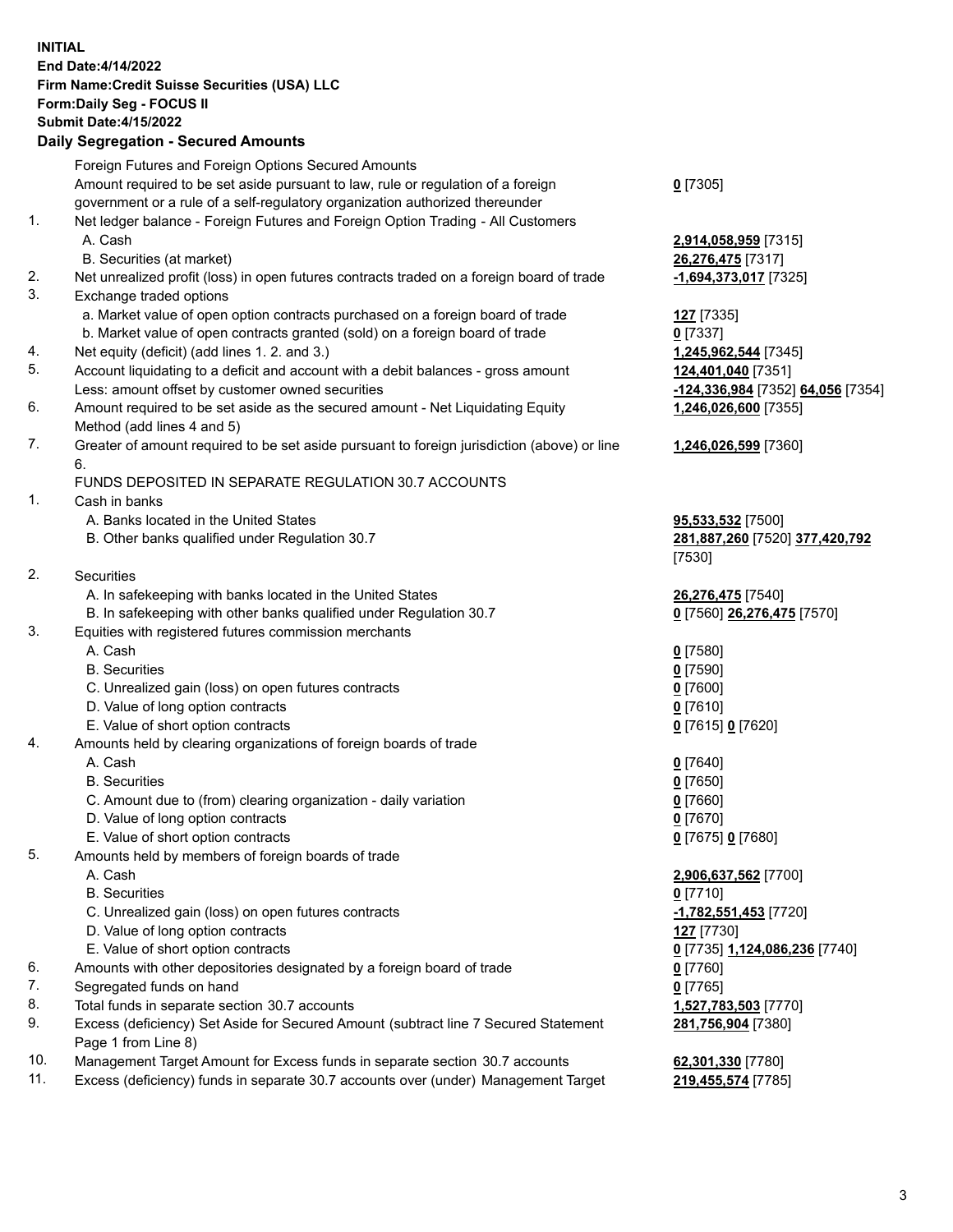|           | <b>INITIAL</b><br>End Date: 4/14/2022<br>Firm Name: Credit Suisse Securities (USA) LLC<br>Form: Daily Seg - FOCUS II<br><b>Submit Date: 4/15/2022</b><br>Daily Segregation - Segregation Statement |                                              |
|-----------|----------------------------------------------------------------------------------------------------------------------------------------------------------------------------------------------------|----------------------------------------------|
|           | SEGREGATION REQUIREMENTS(Section 4d(2) of the CEAct)                                                                                                                                               |                                              |
| 1.        | Net ledger balance                                                                                                                                                                                 |                                              |
|           | A. Cash                                                                                                                                                                                            | 667,691,794 [7010]                           |
|           | B. Securities (at market)                                                                                                                                                                          | 354,027,859 [7020]                           |
| 2.        | Net unrealized profit (loss) in open futures contracts traded on a contract market                                                                                                                 | -210,286,715 [7030]                          |
| 3.        | Exchange traded options                                                                                                                                                                            |                                              |
|           | A. Add market value of open option contracts purchased on a contract market                                                                                                                        | 50,778,052 [7032]                            |
|           | B. Deduct market value of open option contracts granted (sold) on a contract market                                                                                                                | -50,981,105 [7033]                           |
| 4.        | Net equity (deficit) (add lines 1, 2 and 3)                                                                                                                                                        | 811,229,885 [7040]                           |
| 5.        | Accounts liquidating to a deficit and accounts with                                                                                                                                                |                                              |
|           | debit balances - gross amount                                                                                                                                                                      | 58,749,508 [7045]                            |
|           | Less: amount offset by customer securities                                                                                                                                                         | <mark>-58,742,261</mark> [7047] 7,247 [7050] |
| 6.        | Amount required to be segregated (add lines 4 and 5)                                                                                                                                               | 811,237,132 [7060]                           |
|           | FUNDS IN SEGREGATED ACCOUNTS                                                                                                                                                                       |                                              |
| 7.        | Deposited in segregated funds bank accounts                                                                                                                                                        |                                              |
|           | A. Cash                                                                                                                                                                                            | 91,690,612 [7070]                            |
|           | B. Securities representing investments of customers' funds (at market)                                                                                                                             | $0$ [7080]                                   |
|           | C. Securities held for particular customers or option customers in lieu of cash (at                                                                                                                | 334,943,272 [7090]                           |
|           | market)                                                                                                                                                                                            |                                              |
| 8.        | Margins on deposit with derivatives clearing organizations of contract markets                                                                                                                     |                                              |
|           | A. Cash                                                                                                                                                                                            | 623,917,186 [7100]                           |
|           | B. Securities representing investments of customers' funds (at market)                                                                                                                             | $0$ [7110]                                   |
|           | C. Securities held for particular customers or option customers in lieu of cash (at                                                                                                                | 19,084,587 [7120]                            |
|           | market)                                                                                                                                                                                            |                                              |
| 9.<br>10. | Net settlement from (to) derivatives clearing organizations of contract markets                                                                                                                    | 12,778,082 [7130]                            |
|           | Exchange traded options<br>A. Value of open long option contracts                                                                                                                                  |                                              |
|           | B. Value of open short option contracts                                                                                                                                                            | 50,778,052 [7132]<br>-50,981,105 [7133]      |
| 11.       | Net equities with other FCMs                                                                                                                                                                       |                                              |
|           | A. Net liquidating equity                                                                                                                                                                          | 162,590 [7140]                               |
|           | B. Securities representing investments of customers' funds (at market)                                                                                                                             | $0$ [7160]                                   |
|           | C. Securities held for particular customers or option customers in lieu of cash (at                                                                                                                | $0$ [7170]                                   |
|           | market)                                                                                                                                                                                            |                                              |
| 12.       | Segregated funds on hand                                                                                                                                                                           | $0$ [7150]                                   |
| 13.       | Total amount in segregation (add lines 7 through 12)                                                                                                                                               | 1,082,373,276 [7180]                         |
| 14.       | Excess (deficiency) funds in segregation (subtract line 6 from line 13)                                                                                                                            | 271,136,144 [7190]                           |
| 15.       | Management Target Amount for Excess funds in segregation                                                                                                                                           | 40,561,857 [7194]                            |
| 16.       | Excess (deficiency) funds in segregation over (under) Management Target Amount                                                                                                                     | 230,574,287 [7198]                           |
|           | <b>Excess</b>                                                                                                                                                                                      |                                              |